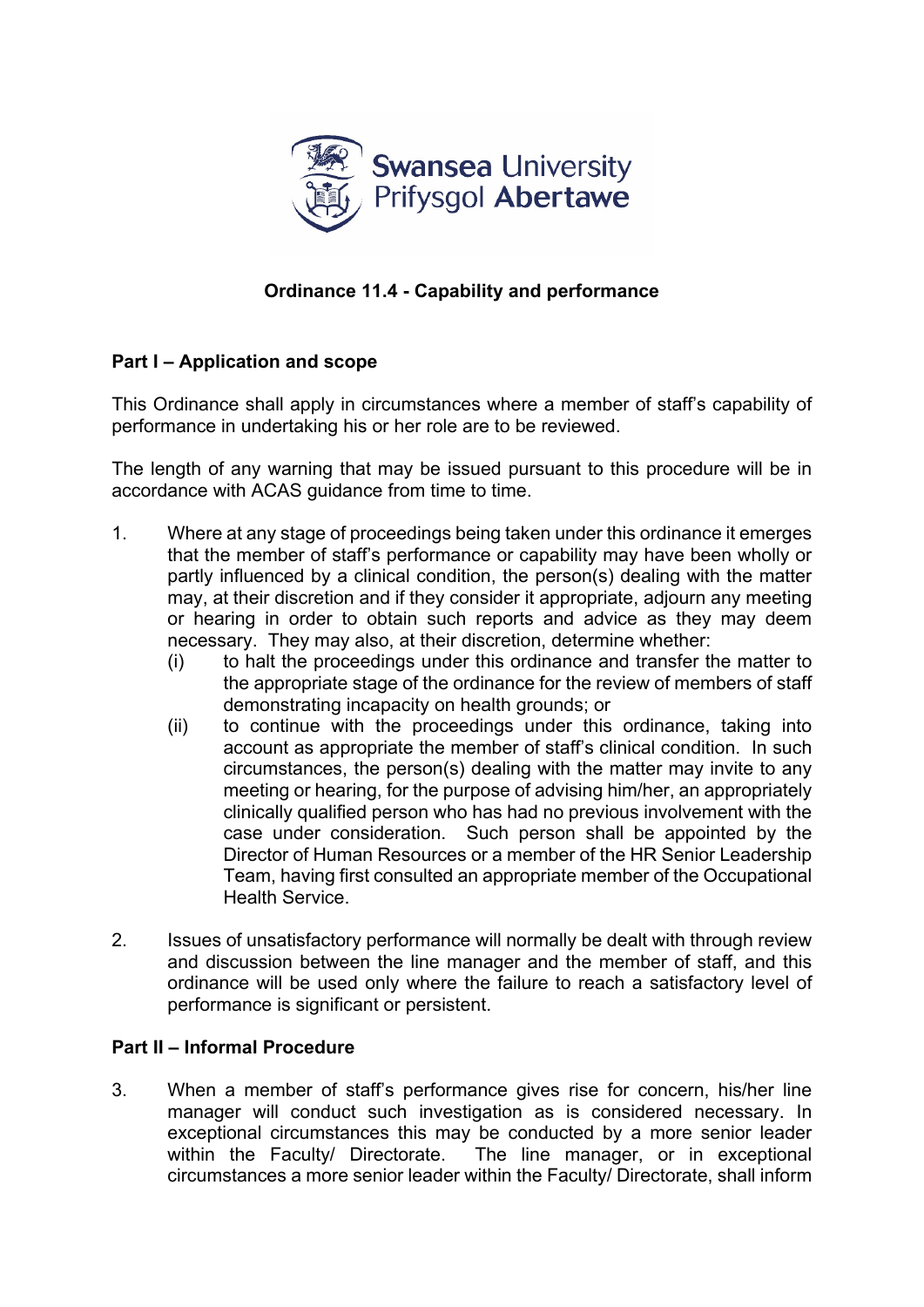the member of staff that an investigation is taking place and shall normally interview the member of staff. The purpose of the investigation shall be to obtain information and assemble evidence as to the nature and likely causes of the poor performance.

- 4. In cases of minor lapses in performance, or lapses identified on investigation as being uncharacteristic, transitory or arising from misunderstood expectations, the line manager or in exceptional circumstances a more senior leader within the Faculty/ Directorate may issue informal advice and guidance to the member of staff. This may include identifying appropriate training, support and mentoring to help the member of staff improve their performance. This discussion and its outcome should be noted. Notes should not be kept longer than necessary, once improvements have been made.
- 5. If the line manager or in exceptional circumstances a more senior leader within the Faculty/ Directorate still has concerns about the member of staff's performance or where lapses in performance are more serious, he/she shall bring the matter to the member of staff's attention and a review shall be conducted. A meeting will take place with a view to securing improvement to the standards required.
- 6. The meeting shall be informal and constructive to allow the member of staff an opportunity to express his/her opinion and for the line manager or in exceptional circumstances a more senior leader within the Faculty/ Directorate to determine whether there are any external factors which may be contributing to the poor performance.
- 7. After the meeting an agreed action plan shall be provided in writing to the member of staff. The plan shall contain a summary of the improvement(s) required, the target(s) and timescales(s) over which these are expected to be achieved and any appropriate training or support that will be provided, as well as the potential consequences of not achieving the targets in the required timescales, for example moving to the formal procedure.
- 8. Continued monitoring shall take place by the line manager or in exceptional circumstances a more senior leader within the Faculty/ Directorate for a period of time, normally up to three months depending on the requirements to improve performance. It is anticipated that in the majority of cases, no further action will be necessary.

### **Part III - Formal Procedure**

#### *Stage 1 - Capability Meeting*

9. Where the line manager or in exceptional circumstances a more senior leader within the Faculty/ Directorate's investigation suggests that the member of staff's poor performance is such as to warrant a formal approach (in, for example, cases where poor performance may be deemed dangerous) or where the normal process of informal action or counselling have proved ineffective, the line manager or in exceptional circumstances a more senior leader within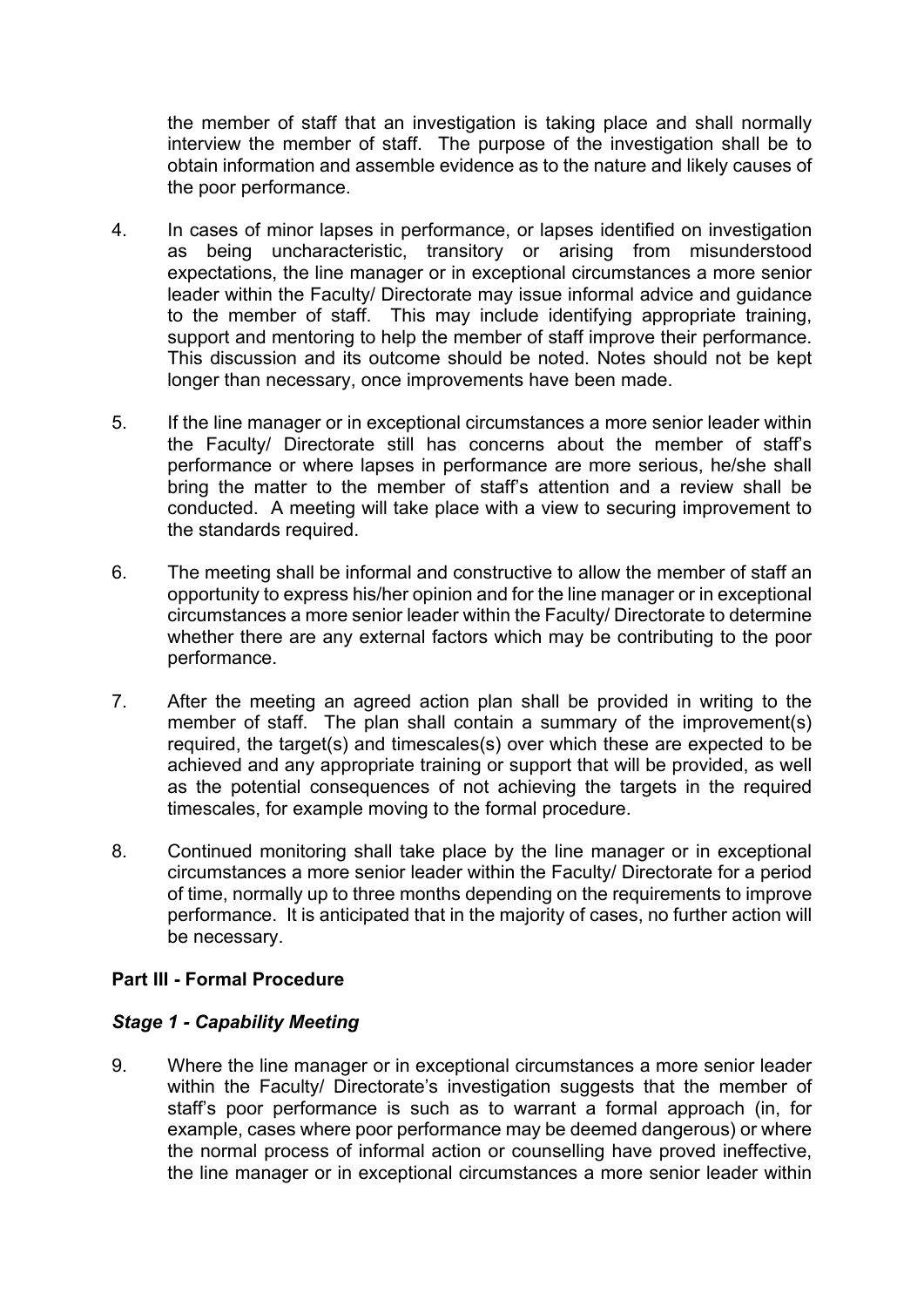the Faculty/ Directorate shall convene a formal capability meeting with the member of staff.

10. The line manager or in exceptional circumstances a more senior leader within the Faculty/ Directorate shall write to the member of staff inviting him/her to the meeting. The letter shall include:-

- (i) a statement of the grounds that have led to the requirement for the meeting, including full details of the perceived inadequate performance; (ii) any supporting information and evidence;
- (iii) the date, time and location of the meeting;
- (iv) The name of any person accompanying the manager (e.g. a member of the Human Resources Directorate);
- (v) the fact that the meeting is taking place under Stage 1 of these procedures;
- (vi) the right of the member of staff to attend and to be accompanied by a work colleague or a trade union representative;
- (vii) a copy of this ordinance.
- 11. The purpose of the capability meeting shall be to explain the shortcomings in the performance of the member of staff, to identify those factors contributing to the inadequate performance and to establish a timetable and targets for improvement supported by a plan of action. This may include identifying appropriate training, support and mentoring to help the member of staff improve their performance. The member of staff will be given an opportunity to give their opinion before a decision as to what action should be taken is made.
- 12. After the meeting, and if deemed appropriate, the line manager or in exceptional circumstances a more senior leader within the Faculty/ Directorate shall issue an oral or written warning to the member of staff that makes it clear that his/her job is at risk if improvement is not achieved and providing details of any support that will be given. A plan of action will normally set out the improvements required. The potential consequences of not achieving the targets in the required timescales, for example moving to Stage 2 of the formal procedure will be explained.
- 13. This warning and action plan shall be recorded in writing with a copy to be sent to the member of staff. Copies will also be placed in the member of staff's personal file.

# *Stage 2 - Capability Review Meeting*

14. If it is considered that the member of staff has not met the required improvements by the conclusion of the review period (or sooner if the inadequate performance is worsening), the line manager or in exceptional circumstances a more senior leader within the Faculty/ Directorate shall write to the member of staff inviting him/her to a capability review meeting. The member of staff will receive notice in writing of this meeting and its purpose. The line manager's letter shall include details corresponding to those set out in clause 10 above appropriately modified to reflect the position at stage 2.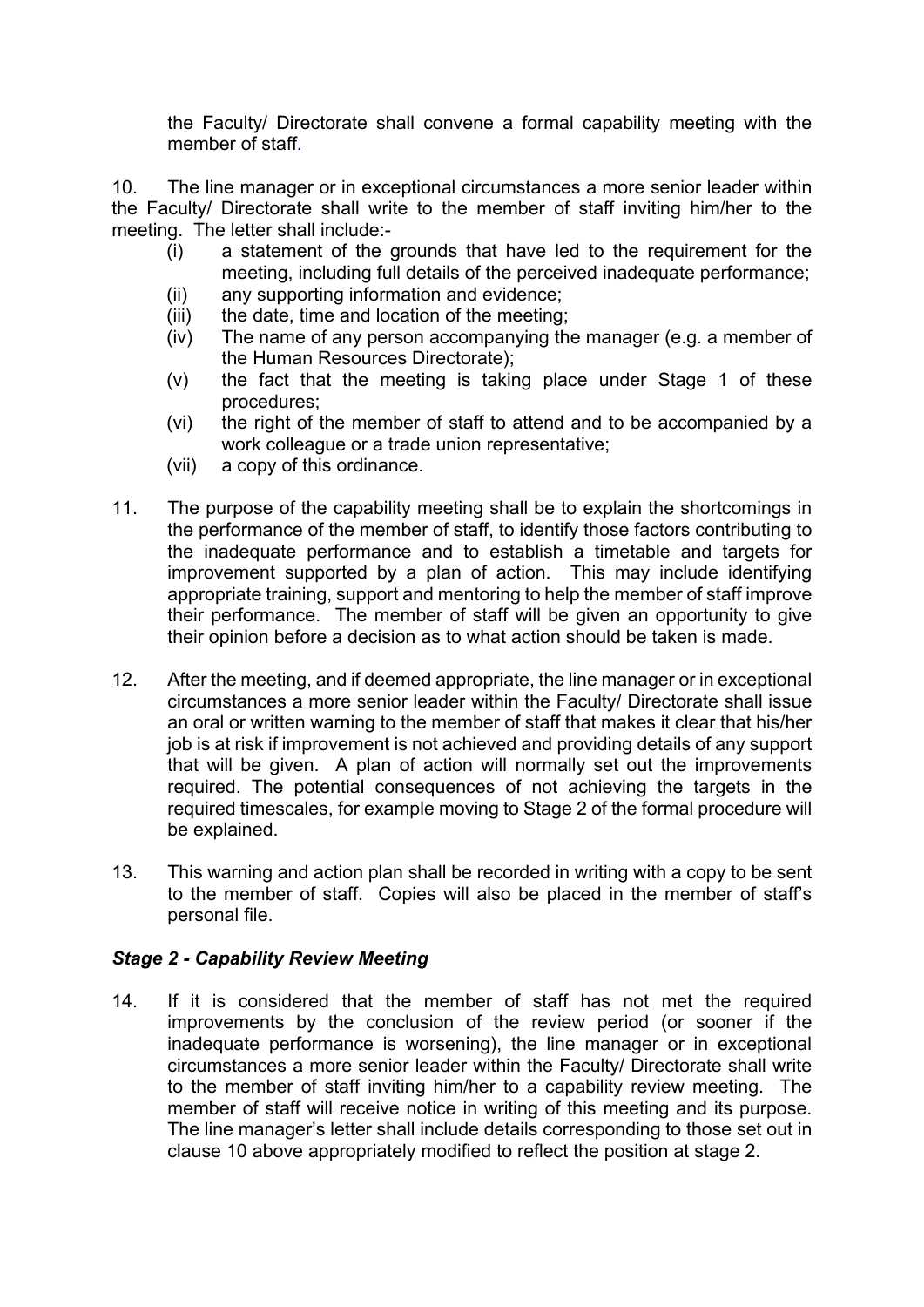- 15. At the conclusion of the capability review meeting, the line manager or in exceptional circumstances a more senior leader within the Faculty/ Directorate decide what action, if any, needs to be taken and will confirm their decision in writing to the member of staff.
- 16. Where there continues to be a significant shortfall from the performance improvement targets set by the line manager or in exceptional circumstances a more senior leader within the Faculty/ Directorate may have recourse to the University's conduct ordinance where it is believed that the continuing poor performance is as a result of the conduct or wilful non-achievement of the member of staff. Where it is believed that a lack of capability continues to underlie the member of staff's poor performance, the line manager or in exceptional circumstances a more senior leader within the Faculty/ Directorate will issue a final written warning referring to the member of staff's possible termination of employment, together with a further plan of action and period of review. The potential consequences of not achieving the targets in the required timescales, for example moving to Stage 3 of these procedures will be explained. This will be recorded in writing to the member of staff.

### *Stage 3 - Further Capability Review Meeting*

- 17. If the member of staff does not improve as specified in the final written warning issued under Part III Stage 2 above, the line manager or in exceptional circumstances a more senior leader within the Faculty/ Directorate may refer the matter for consideration to the Vice-Chancellor or an appropriate senior officer appointed by the Vice-Chancellor. (N.B. Matters relating to gross negligence should be dealt with through the conduct ordinance.)
- 18. Before any decision is taken to proceed with formal action under Stage 3, the Vice-Chancellor or an appropriate senior officer appointed by the Vice-Chancellor shall designate another person to review the circumstances of the case (the 'Investigating Manager') and shall inform the member of staff accordingly.
- 19. The Investigating Manager shall undertake such enquiries as he or she deems to be appropriate with a view to obtaining information and assembling evidence as to the nature and likely causes of the alleged poor performance. The Investigating Manager shall normally interview the member of staff. The Investigating Manager shall report his/her findings to the Vice-Chancellor or an appropriate senior officer appointed by the Vice-Chancellor, who shall determine whether or not there are grounds to continue with this stage of the procedures. If not, the Vice-Chancellor or an appropriate senior officer appointed by the Vice-Chancellor shall inform the member of staff, in writing, accordingly.
- 20. If the Vice-Chancellor or an appropriate senior officer appointed by the Vice-Chancellor decides that there are grounds to do so, the Vice-Chancellor or an appropriate senior officer appointed by the Vice-Chancellor shall invite the member of staff to the the Formal Capability Panel meeting in writing in advance. The letter shall include: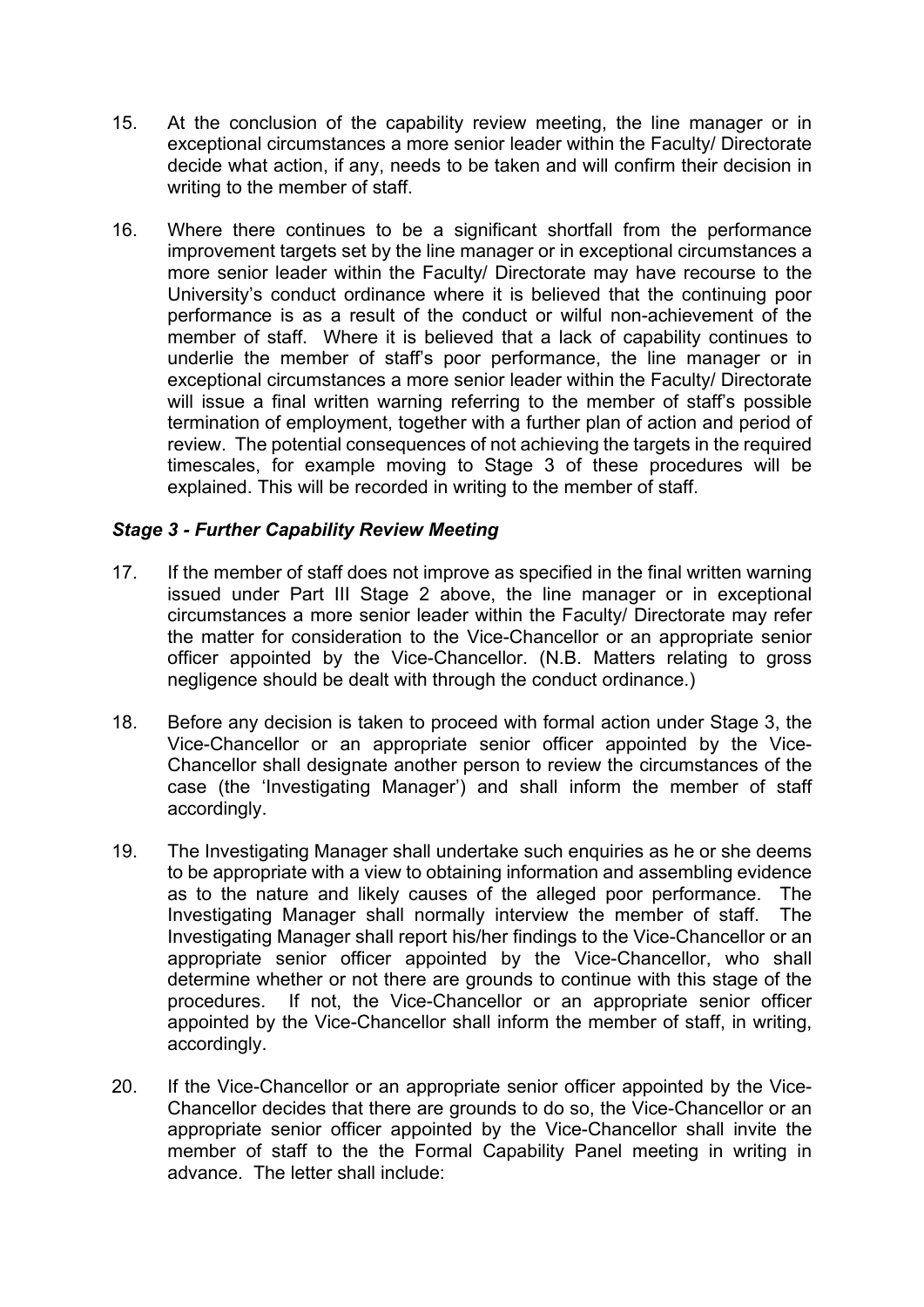- (i) a statement of the grounds that have led to the meeting being called including full details of the alleged poor performance;
- (ii) any supporting information and evidence;
- (iii) the date, time and location of the meeting;
- (iv) the fact that the meeting is taking place under Stage 3 of these procedures;
- (v) the right of the member of staff to be accompanied by a work colleague or a trade union representative;
- (vi) a copy of this ordinance.
- 21. The Formal Capability Panel shall consist of up to three members, including a senior officer nominated by the Vice-Chancellor as Chair, and up to two other members nominated by the Chair, who may be members of staff, members of Council or external members.
- 22. The Vice-Chancellor or an appropriate senior officer appointed by the Vice-Chancellor and/or the Investigating Manager will be asked to attend the Formal Capability Panel to explain why s/he has recommended that the matter be referred for consideration by a Formal Capability Panel. The member of staff will be given the opportunity to state his or her case and raise any factors which he/she wishes to have considered.
- 23. Subject to the above, the conduct of the hearing before the Formal Capability Panel and any adjournments will be at the discretion of the Chair of the Formal Capability Panel.
- 24. The Formal Capability Panel will deliberate in private. Normally a unanimous decision will be expected, but if the members of the Formal Capability Panel cannot agree, the decision of the Panel shall be that of the majority of its members. The Formal Capability Panel shall give a reasoned decision in writing, which shall be sent to the member of staff within 14 days or otherwise as soon as is reasonably practical.
- 25. The Formal Capability Panel may impose the following sanctions (and in relation to (i) to (v) below, in any combination):
	- (i) a written warning or final written warning: if such warning is given, the period during which the warning will remain active shall be determined at the time of the hearing and shall be notified in writing to the member of staff;
	- (ii) as an agreed alternative to dismissal, the award of a reasonable sum by way of compensation, either to the University or to an individual, in respect of identified and quantified loss;
	- (iii) the withholding of any forthcoming increment of salary;
	- (iv) the demotion to a post of lower grading;
	- (v) the removal of any title or office held in addition to the substantive appointment;
	- (vi) dismissal (without notice in the case of gross negligence);
	- (vii) a discussion between the Vice-Chancellor or appropriate senior officer appointed by the Vice-Chancellorand the member of staff concerned in order to give advice as to future performance.